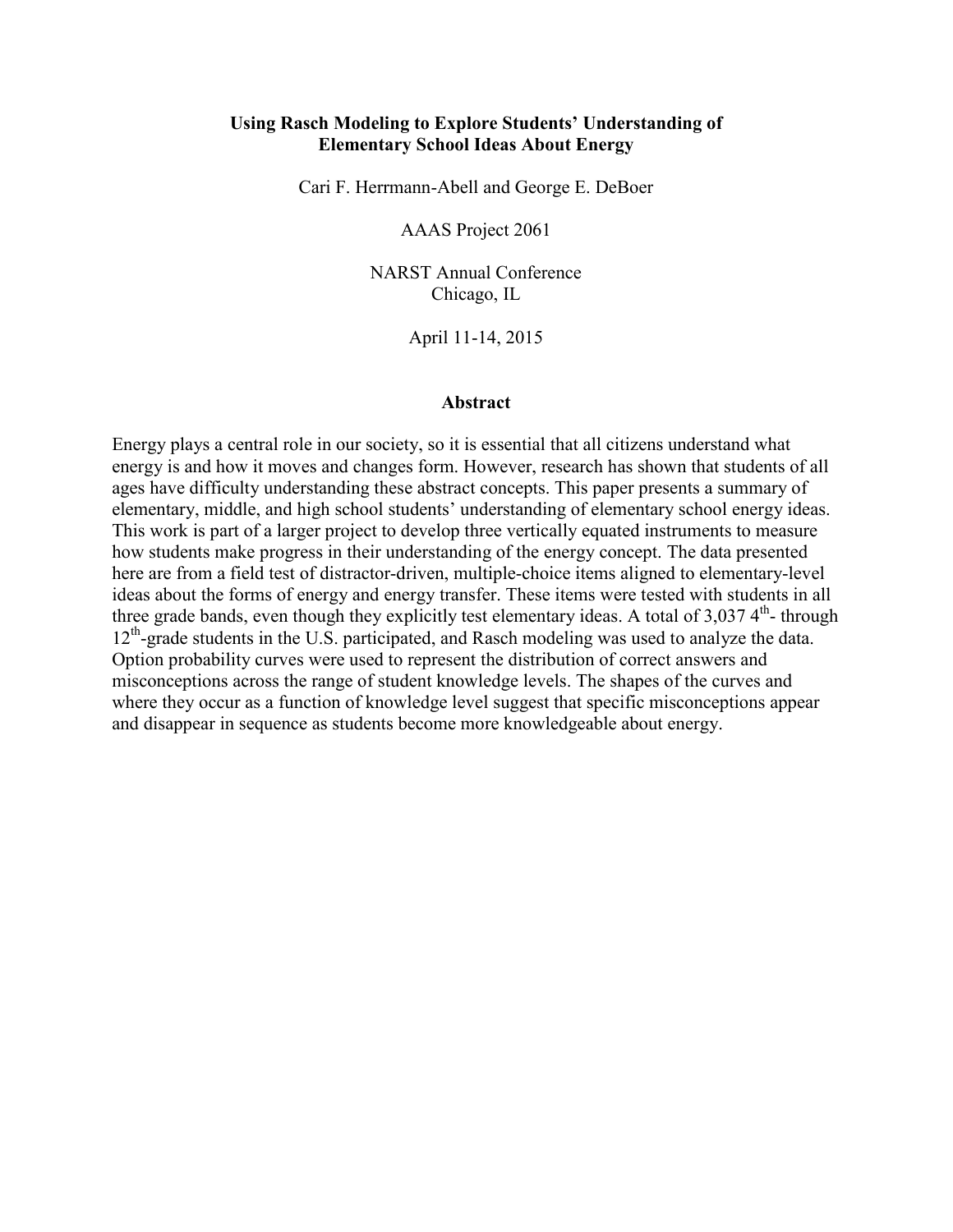## **Introduction**

Energy is a critically important topic in the science curriculum, with many applications in the earth, physical, and life sciences, as well as in engineering and technology. As a result, it is essential that high quality assessments are available to determine what students do and do not know about energy and how those ideas develop throughout the grades. To this end, our research team at Project 2061, the science education reform initiative of the American Association for the Advancement of Science (AAAS), is developing and validating a set of three overlapping and vertically equated assessment instruments—one for the elementary grades, one for the middle grades, and one for high school—to monitor how students progress in their understanding of important ideas about energy. In addition to measuring what students know about energy, the instruments are designed to reveal their misconceptions.

In the *Framework for K-12 Science Education* (National Research Council [NRC], 2012) and the recently released *Next Generation Science Standards* (NGSS Lead States, 2013), "energy" serves as both a disciplinary core idea and a cross-cutting concept. These documents call for students to begin developing their understanding of energy in elementary school. By the end of grade five, students are expected to know that moving objects, sound, light, and heat are indicators of the presence of energy and that burning fuel or food releases energy. They are also expected to know that energy can be transferred from place to place by a variety of mechanisms such as electric currents.

Despite the central role that energy concepts play, they are highly abstract and often counterintuitive and can be challenging to students at all levels. Research on student learning about energy has revealed that students hold a number of misconceptions. For example, some students think that objects at rest have no energy and that energy is only associated with obvious activity or movement (e.g., Brook & Driver, 1984). Some students also think that living things have thermal energy but inanimate objects do not (e.g., Leggett, 2003). As a result, these students may think that it is "coldness" and not thermal energy that is transferred between two inanimate objects (e.g., Newell & Ross, 1996).

This paper focuses on the results of a field test of distractor-driven, multiple-choice assessment items that are aligned to elementary-level ideas about energy. The items were developed using a procedure for evaluating the items' match to specific science ideas and their overall effectiveness as an accurate measure of what students know about those ideas. Common student misconceptions are included as incorrect answer choices (distractors) so that the items can be used to diagnose why students are not selecting the correct answer. During item development, pilot testing was used to obtain written feedback from students on their ideas about energy and what they thought about the items. Then scientists and science education experts reviewed the items using a set of criteria to ensure content alignment and construct validity. After being revised, the items were then field tested on a large national sample to determine their psychometric properties.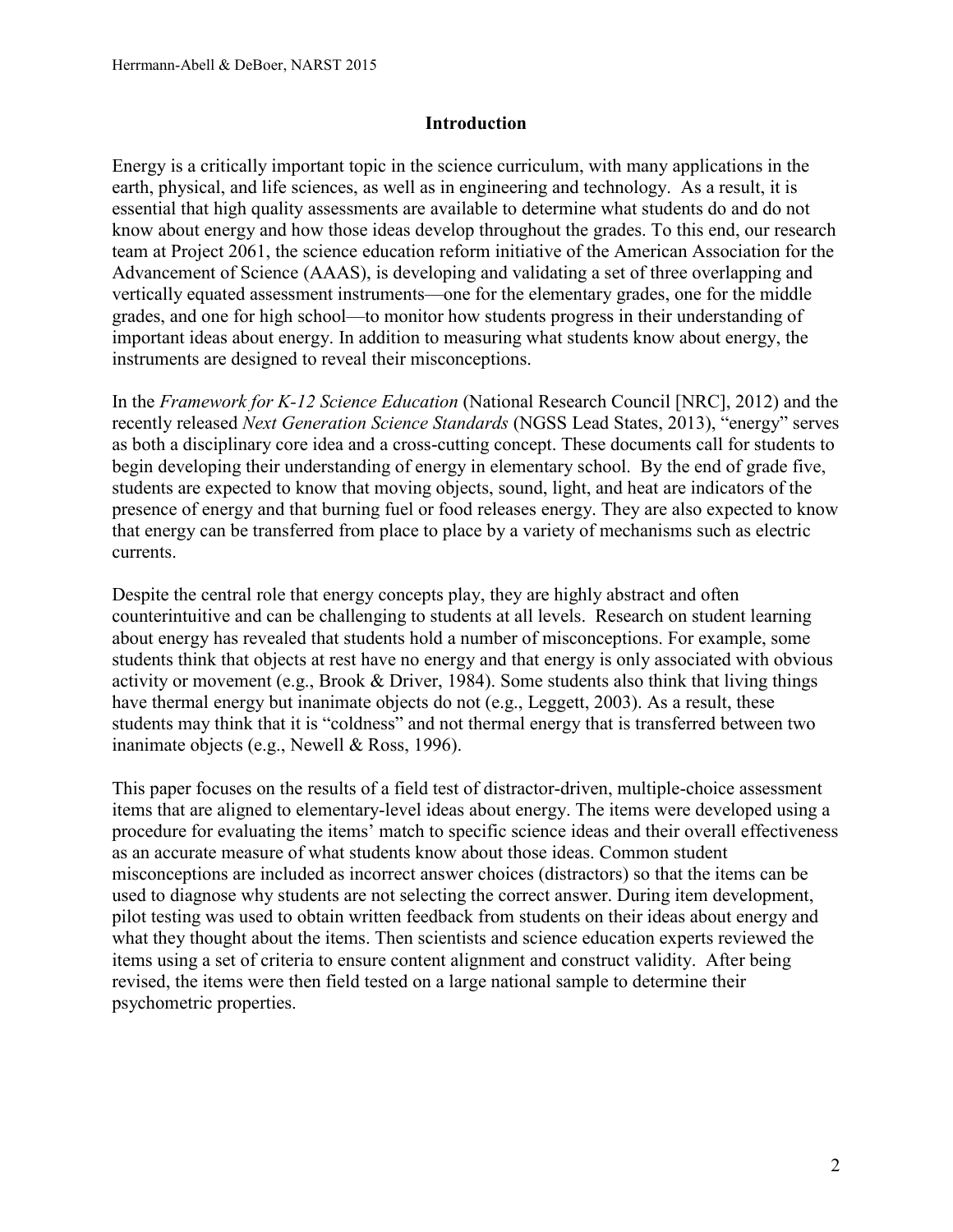## **Methodology**

## **Field Tests**

The data reported on here resulted from a field test of 31 items aligned to elementary-level ideas about energy. Because the ideas are considered to be foundational, they were tested at all three grade levels. Two forms of the test were created, and each form contained a subset of the 31 items. Each student received 22 items, and only students who responded to at least 30% of the items were included in the study. Each item was answered by an average of 1,622 students. Linking items allowed us to use Rasch modeling to compare item characteristics across forms. For each item, the students were asked to choose the one correct answer; students who chose more than one answer choice were marked incorrect.

## **Participants**

The field test sample included 445 elementary school students (grades 4 and 5), 1,952 middle school students (grades 6 through 8), and 640 high school students (grades 9 through 12) from across the U.S. Table 1 summarizes the demographic information for each grade. About 10% of the students indicated that English was not their primary language, and approximately half of the students were female and half were male. The students were studying science but not necessarily physical science at the time of field testing.

|                 | Total          | Female        | Male          | Primary Language<br>is English | Primary Language<br>is Not English |
|-----------------|----------------|---------------|---------------|--------------------------------|------------------------------------|
| Grade           | $\%$ (N)       | $\frac{0}{0}$ | $\frac{0}{0}$ | $\frac{0}{0}$                  | $\frac{0}{0}$                      |
| $4^{\text{th}}$ | $7.8\%$ (236)  | 46.2%         | 53.0%         | 85.2%                          | 6.4%                               |
| 5 <sup>th</sup> | $6.9\%$ (209)  | 49.8%         | 45.9%         | 83.7%                          | 15.8%                              |
| 6 <sup>th</sup> | $20.3\%$ (615) | 51.5%         | 46.7%         | 89.4%                          | 8.5%                               |
| 7 <sup>th</sup> | $16.0\%$ (487) | 45.8%         | 49.9%         | 87.7%                          | 7.6%                               |
| 8 <sup>th</sup> | 28.0% (850)    | 51.4%         | 44.5%         | 89.2%                          | 8.5%                               |
| <b>9th</b>      | $7.9\% (239)$  | 45.6%         | 49.0%         | 76.6%                          | 15.9%                              |
| $10^{th}$       | $4.6\%$ (139)  | 61.9%         | 38.1%         | 82.7%                          | 15.8%                              |
| $11^{th}$       | $6.6\%$ (199)  | 54.3%         | 43.2%         | 86.9%                          | 11.1%                              |
| $12^{th}$       | $2.1\%$ (63)   | 46.0%         | 52.4%         | 77.8%                          | 19.0%                              |
| Total           | 100.0% (3037)  | 50.1%         | 46.7%         | 86.6%                          | 10.0%                              |

### Table 1

| Demographic Information for Pilot Test Participants |  |  |
|-----------------------------------------------------|--|--|
|                                                     |  |  |

# **Science Ideas**

The field test items were aligned to science ideas derived from several documents that articulate and interpret national standards, including *Benchmarks for Science Literacy* (AAAS, 1993), *Atlas of Science Literacy* (AAAS, 2001; 2007), *A Framework for K-12 Science Education* (NRC, 2012), and the *Next Generation Science Standards* (NGSS Lead States, 2013). Note that each of the statements listed below describes elementary-level ideas that are less sophisticated than would normally be expected of middle or high school students. For example, students were tested only on the idea that kinetic energy (motion energy) is related to how fast an object is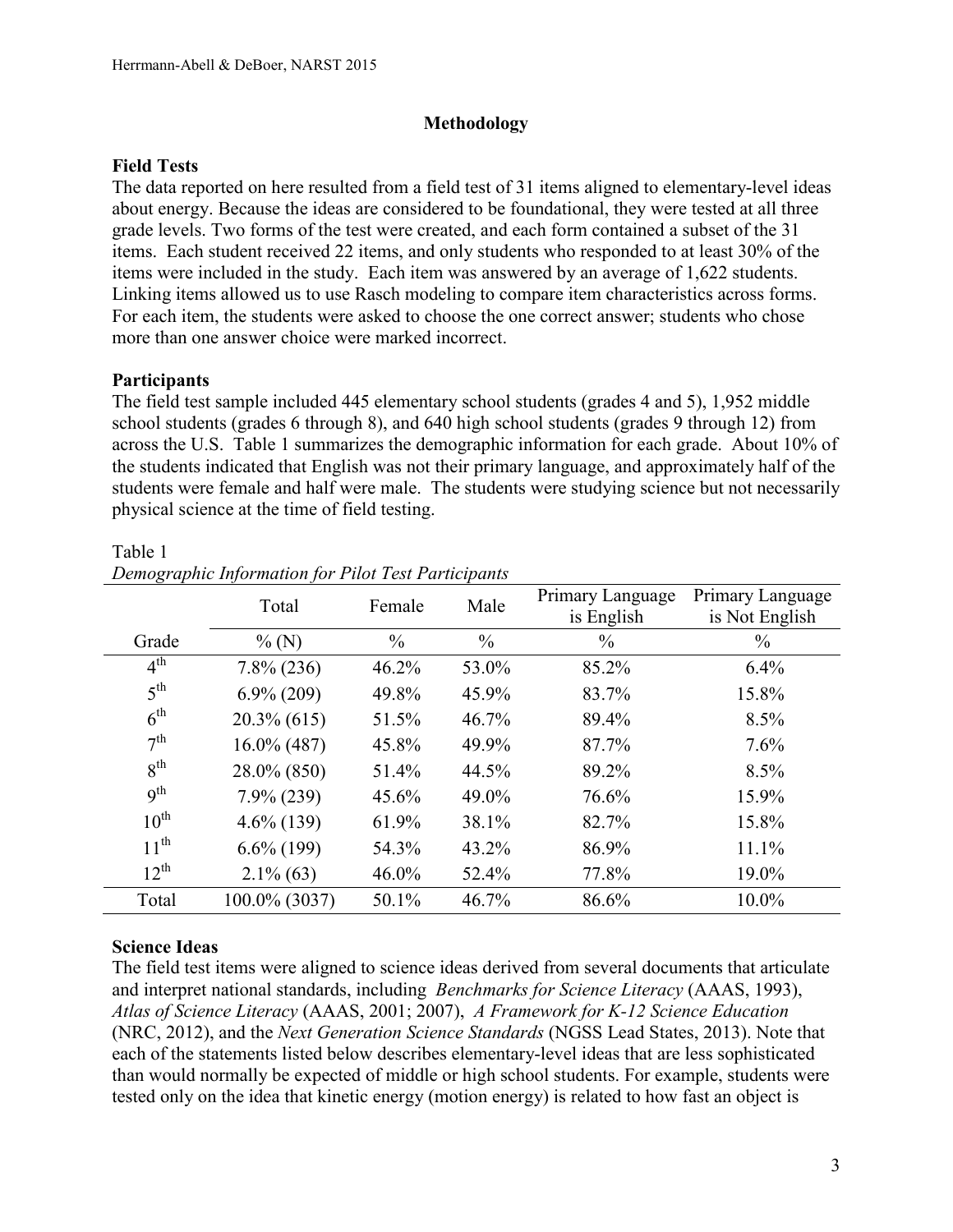moving, not on the idea that kinetic energy is also related to how much mass an object has, which is a middle school idea. The items in this study targeted the following ideas:

- *Kinetic energy*: The amount of energy an object has depends on how fast it is moving.
- *Thermal energy*: The amount of energy an object has depends on how warm it is.
- *Gravitational potential energy*: The amount of energy an object has depends on how high it is above the surface of the earth.
- *Elastic energy*: The amount of energy an elastic object has depends on how much the object is stretched, compressed, twisted, or bent.
- *Chemical energy*: Energy is released when fuel is burned. Energy is also released when food is used as fuel in animals.
- *Conduction*: When warmer things are touching cooler ones, the warmer things get cooler and the cooler things get warmer until they all are the same temperature.
- *Convection*: When air or water moves to another location, it can change the temperature of the air or water at that location.
- *Radiation*: When light shines on an object, the object typically gets warmer.
- *Dissipation*: Objects tend to get warmer when they are involved in energy transfers.

Because these are elementary-level ideas, the names for each form of energy (kinetic, thermal, gravitational potential, etc.) are not used in the items.

# **Rasch Modeling**

The field test data were analyzed using Rasch modeling. In the dichotomous Rasch model, the probability that a student will respond to an item correctly is determined by the difference in the student's achievement level and the difficulty of the item, according to the following equation:

$$
\ln\left(\frac{P_{ni}}{1-P_{ni}}\right) = B_n - D_i
$$

where  $P_{ni}$  is the probability that student *n* of achievement level  $B_n$  will respond correctly to item *i* with a difficulty of  $D_i$  (Bond & Fox, 2007; Liu & Boone, 2006). The person and item measures are expressed on the same interval scale, are measured in logits, and are mutually independent, which is not the case for percent correct statistics. In this study, the person measures are estimates of student achievement level for the topic, and item measures are estimates of item difficulty. WINSTEPS (Linacre, 2014) was used to estimate the student achievement levels and the item difficulties.

**Distractor analysis.** WINSTEPS was also used to generate option probability curves to track the progression of students' misconceptions within the sample. The curves are generated by plotting the probability that students will select each answer choice as a function of their overall level of understanding of the science topic. Typically, with the analysis of traditional multiple-choice items, probability curves are generated dichotomously, that is, for correct versus incorrect answers. The focus in that analysis is on whether or not the student selected the correct answer, and all of the incorrect answer choices are lumped together. The graph of those results shows two sigmoidal curves that cross, with the curve corresponding to the probability of selecting the correct answer typically increasing monotonically with increasing student understanding, and the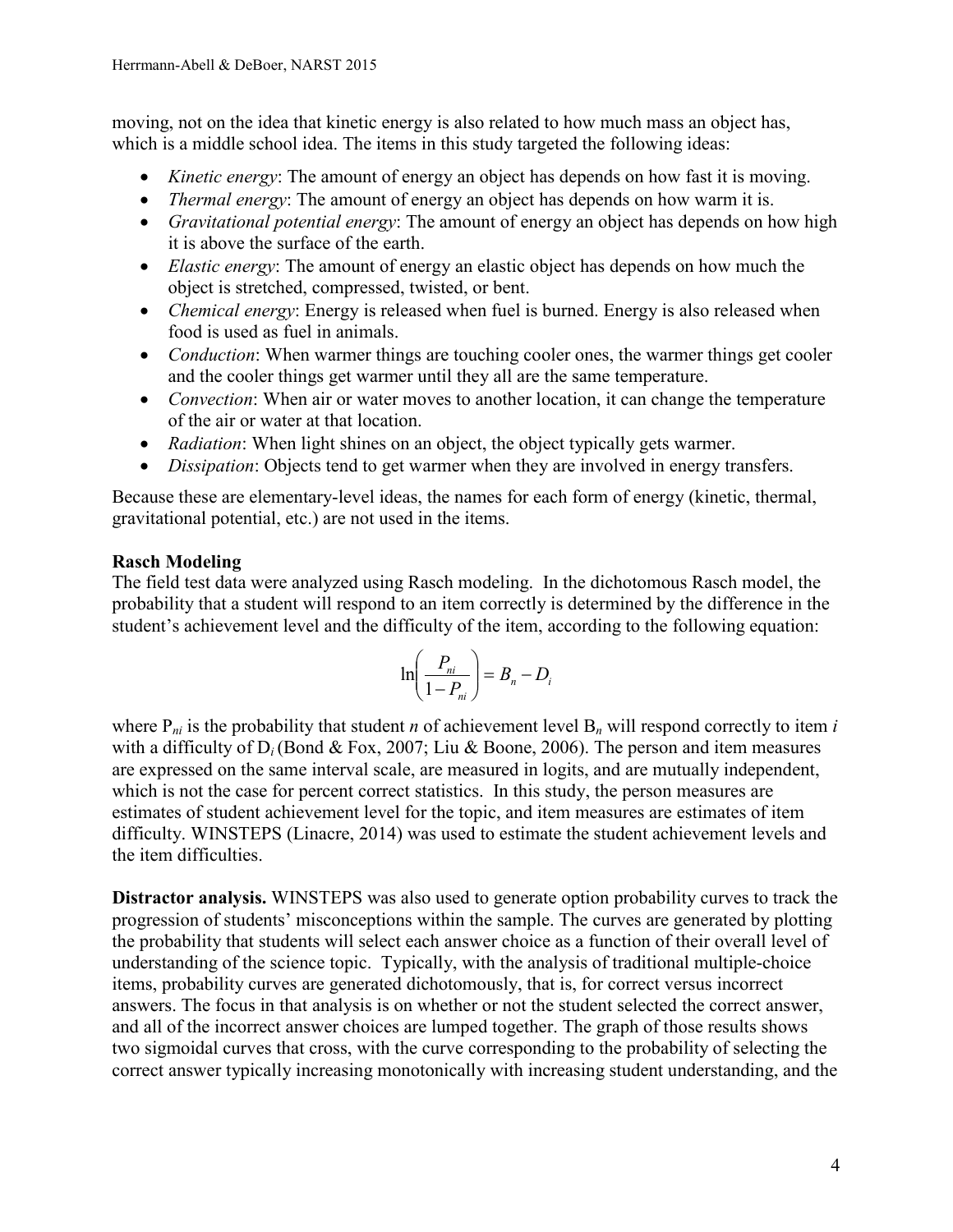curve for the combined set of distractors typically decreasing monotonically with increasing student understanding (Haladyna, 1994).

For distractor-driven items, such as those included in our field test, past research has shown that the curves do not match the monotonic behavior of traditional items (Sadler, 1998). For that reason, we plotted a curve for each answer choice separately. The curves show the probability that students at a particular level of understanding of energy will choose each answer choice. The shape of the curve provides information about what types of students (in terms of the level of their overall understanding of energy) are more likely to select each answer choice, how persistent the misconception represented by the answer choice is, and how the popularity of the answer choice compares to the other answer choices. In other words, students who have a low overall level of understanding of the concept being measured tend to select particular misconceptions, while students with a higher level of understanding tend to select other misconceptions. Thus, the option probability curves provide additional information that is not available when the incorrect answers are lumped together. Identifying hierarchies of misconceptions allows us to diagnose more precisely how students' thinking develops.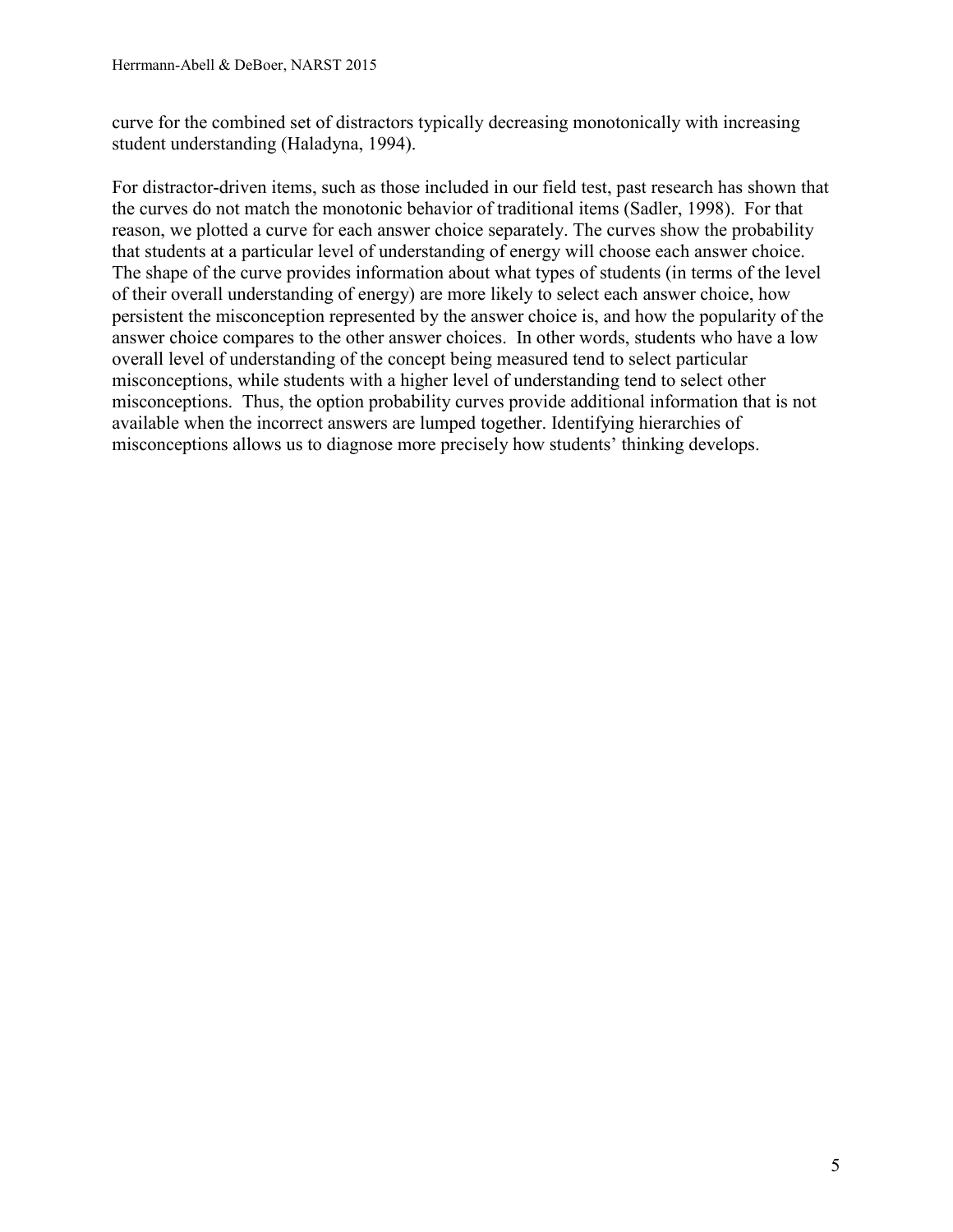### **Findings**

### **Rasch Fit Statistics and Wright Map**

 $Table 2$ 

The field test data showed a good fit to the Rasch Model, suggesting a unidimensional set of items targeting the same construct. A summary of the fit statistics is shown in Table 2. The item separation index was 12.80, with a corresponding reliability of 0.99. The person separation index was 1.66, with a corresponding reliability of 0.73. The lower reliability associated with the person separation index (.73) is due to the smaller number of items available to test students at the extreme ends of the scale, especially the higher end (see Figure 1). The standard errors for the field test items were low and ranged from 0.04 to 0.08. The infit mean-square values for all of the items and outfit mean-square values for all but four of the items were within the acceptable range of 0.7 to 1.3 for multiple-choice tests (Bond & Fox, 2007). The point-measure correlation coefficients for the items ranged from 0.17 to 0.54.

| $1$ avit $2$                           |            |             |        |  |
|----------------------------------------|------------|-------------|--------|--|
| <b>Summary of Rasch Fit Statistics</b> |            |             |        |  |
|                                        | Min        | Max         | Median |  |
| Standard error                         | 0.04       | 0.08        | 0.06   |  |
| Infit mean-square                      | 0.81       | 1.24        | 0.93   |  |
| Outfit mean-square                     | 0.62       | 1.72        | 0.86   |  |
| Point-measure correlation coefficients | 0.17       | 0.54        | 0.47   |  |
| Item separation index (reliability)    |            | 12.80(0.99) |        |  |
| Person separation index (reliability)  | 1.66(0.73) |             |        |  |

Figure 1 shows a Wright map comparing student achievement levels and item difficulties. Student achievement is shown on the left side of a vertical line from low achievement at the bottom to high achievement at the top. The spread of item difficulties are shown on the right side of the line ranging from easiest at the bottom of the map to most difficult at the top. The mean of the item difficulties was set at zero. When a student's achievement measure is at the same level on the map as an item's difficulty measure, the student has a 50% chance of answering that item correctly. The map in Figure 1 reveals that for these items and these students, the mean student achievement measure is higher than the mean item difficulty, indicating that the items were, on average, relatively easy for these students. Most of the items cluster around the lower range of student achievement, and there are very few items at the lowest and highest ends of the student distribution. The lack of items at the high-ability end of the scale is not surprising because the items were intended to test elementary school ideas about energy, and middle and high school students were included in the sample.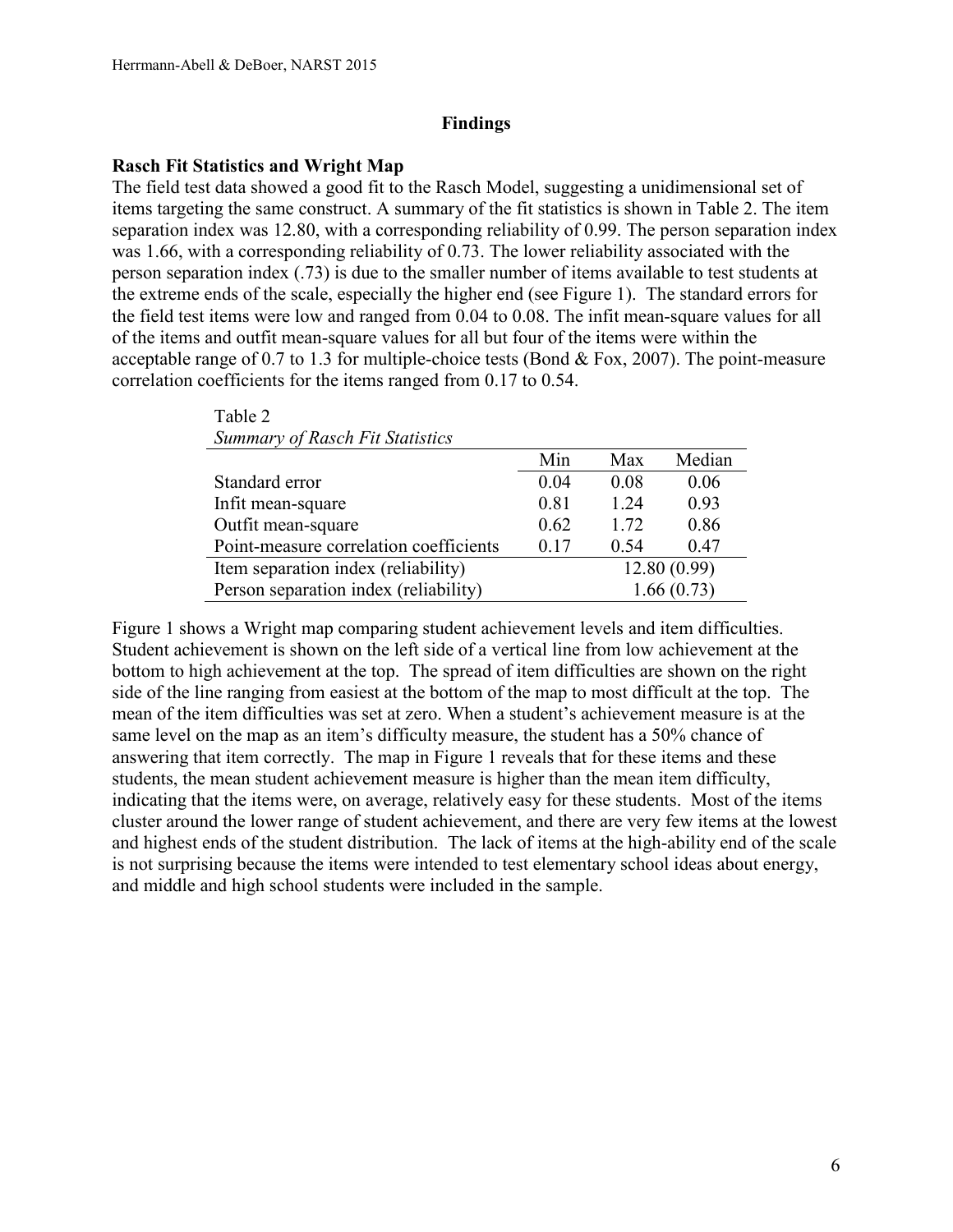```
MEASURE STUDENT - MAP - ITEM
   <\!\!more\!\!>\mid\!\!<rare\!\!>\,\!4\cdot +
 |
                 |
            . # ## . |
 |
                \frac{1}{T+1}3 T+
. ## |
            . # ## . |
               \cdot |
            .#### | RG19-3
   2 +<br>2 +2 + .########## S| 
 . |
           .###### |T
           .###### |
           .###### |
    .###### | 
                 + RG48-2 RG50-2
           .###### | RG79-2
           .###### M|S RG80-2
          .###### | RG86-1<br>######## | RG58-2
       .########### | RG58-2
            .#### | RG21-3 RG29-3
   .##### | RG73-2<br>0 .####### +M RG11-3
         .######## +M RG11-3 RG62-2
            .#### | RG11-4 RG59-2 RG60-2
             #### S| RG16-2 RG52-2
           .###### | RG55-2 RG56-2
             .### | RG12-2 RG47-2 RG54-2 RG63-2
           .### |S RG13-2 RG14-3 RG15-2 RG17-2<br>.##### | RG49-2
  .##### | RG49-2<br>2-1 1 .# + RG51-4
              .# + RG51-2 RG53-2<br>.# |
. The set of the set of \mathbf{H} = \mathbf{H}.# | RG61-2
              .# T|
. |\mathbb{T}| |
 . |
-2 . + |
 . |
                 . |
 |
                 |
                 \perp-3 +
             <less>|<frequent>
Each "#" is 20 students. Each "." is 1 to 19 students.
```
*Figure 1.* Item – person map showing the distribution of student abilities on the left and item difficulties on the right. Student and item measures are expressed in logits. On the scale on the left, logits from -3 to +4, the zero point is set to match the mean item difficulty. Positive numbers indicate higher achievement/difficulty.

**\_\_\_\_\_\_\_\_\_\_\_\_\_\_\_\_\_\_\_\_\_\_\_\_\_\_\_\_\_\_\_\_\_\_\_\_\_\_\_\_\_\_\_\_\_\_\_\_\_\_\_\_\_\_\_\_\_\_\_\_\_\_\_\_\_\_\_\_\_\_\_\_\_\_\_\_\_\_**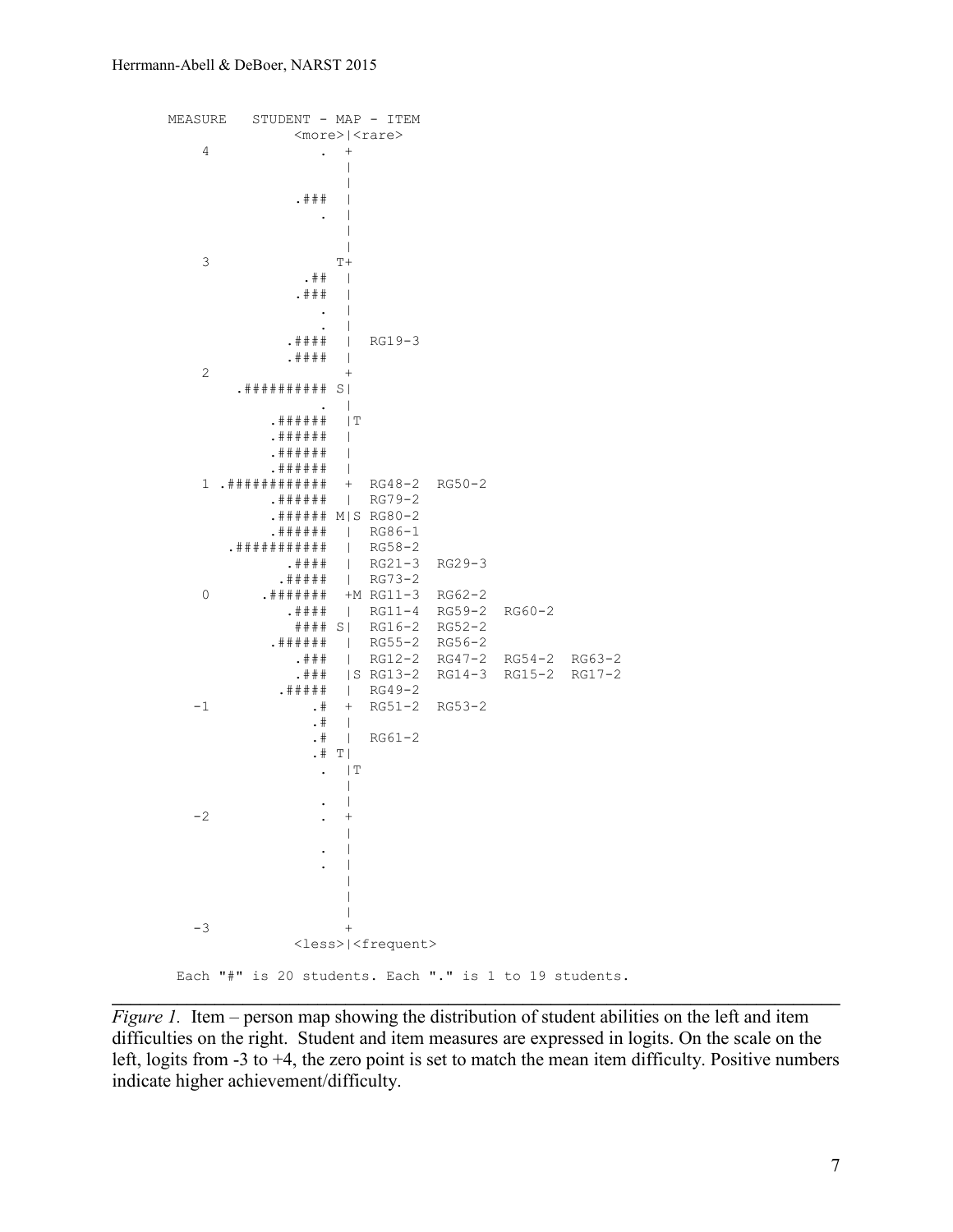# **Progression of Difficulty by Idea**

Table 3

Table 3 summarizes the difficulty of the items that were used to test various energy ideas. The items aligned to the different *forms* of energy tended to be easier than the items aligned to ideas about energy *transfer*. This is consistent with past research on students' understanding of energy (Neumann, Viering, Boone, & Fischer, 2012; Liu & Collard, 2005; Liu & McKeough, 2005).

| vv                                    |                |         | Difficulty |         |           |
|---------------------------------------|----------------|---------|------------|---------|-----------|
| Field Test Ideas                      | No. of Items   | Min.    | Max.       | Mean    |           |
| <b>Elastic Energy</b>                 | 4              | $-1.02$ | $-0.29$    | $-0.70$ | less      |
| Chemical Energy                       | 4              | $-0.69$ | $-0.30$    | $-0.59$ | difficult |
| Kinetic Energy                        | 4              | $-1.22$ | 0.04       | $-0.35$ |           |
| Dissipation                           |                | $-0.74$ | 0.22       | $-0.26$ |           |
| Thermal Energy                        |                | $-0.47$ | 0.36       | $-0.18$ |           |
| Radiation                             | 2              | $-0.57$ | 0.29       | $-0.14$ |           |
| <b>Gravitational Potential Energy</b> | $\overline{4}$ | $-0.88$ | 0.99       | 0.14    |           |
| Conduction                            |                | 0.67    | 0.91       | 0.79    | more      |
| Convection                            |                | 0.11    | 2.24       | 0.97    | difficult |

*Difficulty of Key Ideas as Measured by Field Test Items*

# **Grade-to-Grade Differences**

Overall, students did well on the field test items (see Figure 1). The mean Rasch student measures were 0.42 for the elementary school students, 0.79 for the middle school students, and 0.92 for the high school students. The positive values indicate that, on average, the students' achievement level at all three grand bands is greater than the average item difficulty (which was set at zero). One-way ANOVA revealed statistically significant differences in the means across grade bands ( $F = 27.44$ ,  $p < .001$ ). A Bonferroni post hoc test showed that the difference between the elementary school level and the middle school level was statistically significant on the 0.001 level, and the difference between the middle school level and the high school level was statistically significant on the 0.05 level. There is improvement in understanding these fundamental ideas from elementary to middle to high school, with most of the growth occurring between elementary and middle school.

# **Distractor Analysis**

Option probability curves that plot the probability of selecting an answer choice as a function of Rasch student measure were generated for each item. These curves present a visual image of the distribution of correct answers and misconceptions across the spectrum of student achievement (ranging from fourth to twelfth grade). When analyzing the option probability curves, we look for specific characteristics: (1) where the probability of selecting the answer choice peaks on the achievement spectrum, (2) the width of the peak, and (3) the height of the peak compared to other answer choices. Here we present option probability curves for five items.

**Chemical energy.** Figure 2 shows the option probability curves for an item assessing students' understanding that an animal gets the energy it needs to run from the food it eats. The correct answer choice (C) states that the animal gets energy by using food as fuel. Answer choice A corresponds to the misconception that animals make new energy while they sleep (Mann, 2010).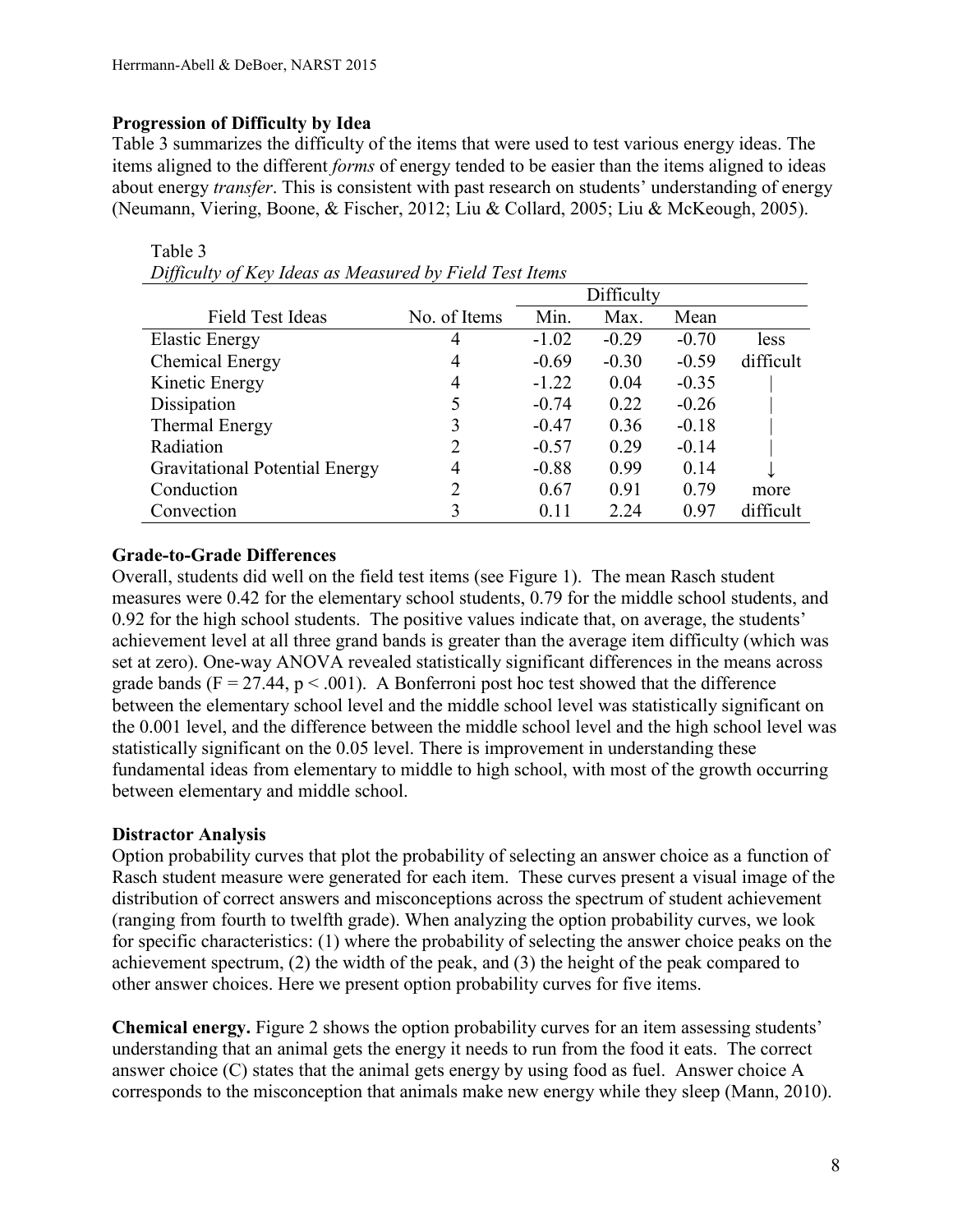Answer choice B says that the animal gets energy by absorbing light from the sun and answer choice D says that the animal makes new energy while it runs.



*Figure 2.* Option probability curves for an item aligned to chemical energy

The shape of the curve for answer choice B suggests that students with little understanding of energy (low student measure) think that animals get energy from the sun, but this misconception decreases rapidly as students' overall understanding of energy increases. The curves for answer choices A and D, both of which correspond to misconceptions about creating energy, also peak at low achievement levels and then gradually fall off as knowledge of energy increases. Students who select answer choices A (animals make new energy while they sleep) or D (animals make new energy when they run) may be thinking about their experiences of feeling more "energetic" after sleeping or while running, and associate this feeling with having more energy. As their understanding of energy progresses, the probability of selecting these misconceptions decreases, and the correct answer becomes the most probable answer choice selection.

**Gravitational potential energy.** Figure 3 shows the option probability curves for an item that asks students whether an object will have more energy when it is held three feet above the ground or when it is held six feet above the ground. The correct answer (B) states that the object will have more energy when it is six feet above the ground because the higher the object is, the more energy it has. Answer choice A (the object will have more energy at three feet above the ground) corresponds to the misconception that the closer an object is to the ground the more energy it has. Answer choice C (the object will have the same amount of energy when it is three feet or six feet above the ground) corresponds to the misconception that the amount of energy an object has does not depend on how high it is. Answer choice D (the object doesn't have any energy) corresponds to the well-documented misconception that energy is not associated with inanimate objects (e.g. Finegold & Trumper, 1989; Stead, 1980; Watts, 1983).

Students with the lowest level of understanding are most likely to select answer choice A. As the probability of selecting answer choice A decreases, the probability of selecting answer choice C increases and then plateaus, indicating that students at a wide range of achievement levels think that the amount of energy an object has does not depend on how high it is above the ground. At a Rasch student measure of about 0, the correct answer becomes the most likely answer choice to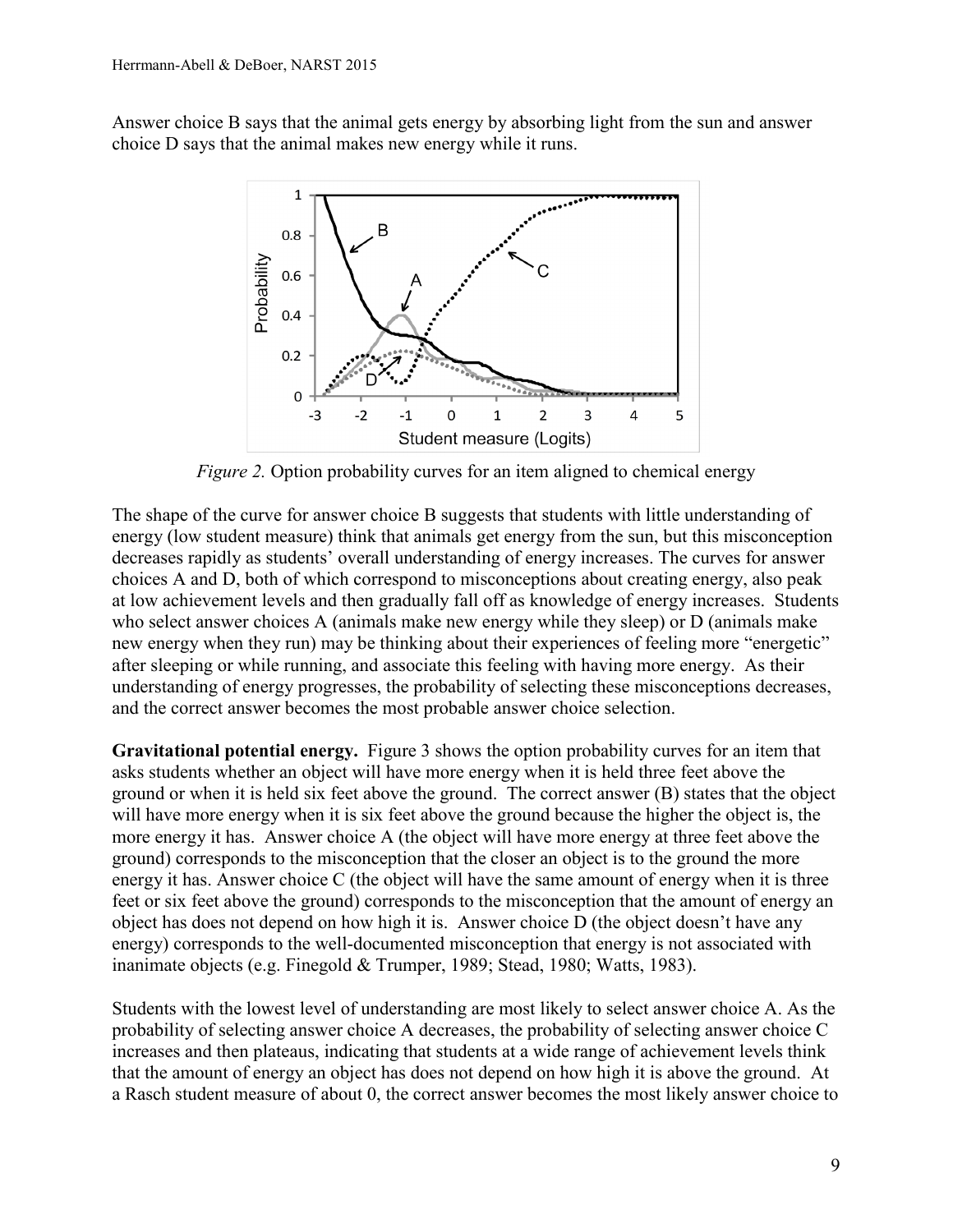be selected. The answer choice (D) stating that objects don't have any energy peaks around -2 but is less popular than the other answer choices, suggesting that most of students participating in the field test think that objects do have energy.



*Figure 3.* Option probability curves for an item aligned to gravitational potential energy

**Conduction.** The option probability curves shown in Figure 4 are for an item that asks about the temperature changes that will occur when a hot cookie is placed on a cool plate. The correct answer (A) states that the cookie will get cooler and the plate will get warmer until they are both at the same temperature. Answer choice B says that the cookie will get cooler and the plate will get warmer, but they will never be the same temperature. Answer choice C says that the plate will stay the same temperature and the cookie will get cooler until it is the same temperature as the plate. Answer choice D says that the plate will stay the same temperature and the cookie will get cooler, but they will never be the same temperature. Past research has shown that some students think that objects that are made of different materials and are at different temperatures will never reach the same temperature when they are brought in contact with each other (Erickson & Tiberghien, 1985; Kesidou & Duit, 1993; Wiser, 1986). It is likely that students think this because the objects feel like they are at different temperatures.

The option probability curves show that students with a low level of energy understanding (low student measure) are drawn to answer choices C and D which reflect the misconception that the plate would stay the same temperature and the cookie would get cooler. From the students' real world experience, they know that cookies cool when allowed to sit, but they are much less likely to recognize that the plate is also changing temperature. The intersection of the curves at the mid-range of achievement indicates that students with a mid-level understanding are equally likely to select any of the answer choices. This suggests that students at this level do not have strong conceptions about what happens when a warmer object is placed in contact with a cooler object. As students gain a better understanding of energy, they begin to understand what happens during conduction and are, therefore, most likely to select the correct answer that the plate will get warmer and the cookie will get cooler until they are both at the same temperature.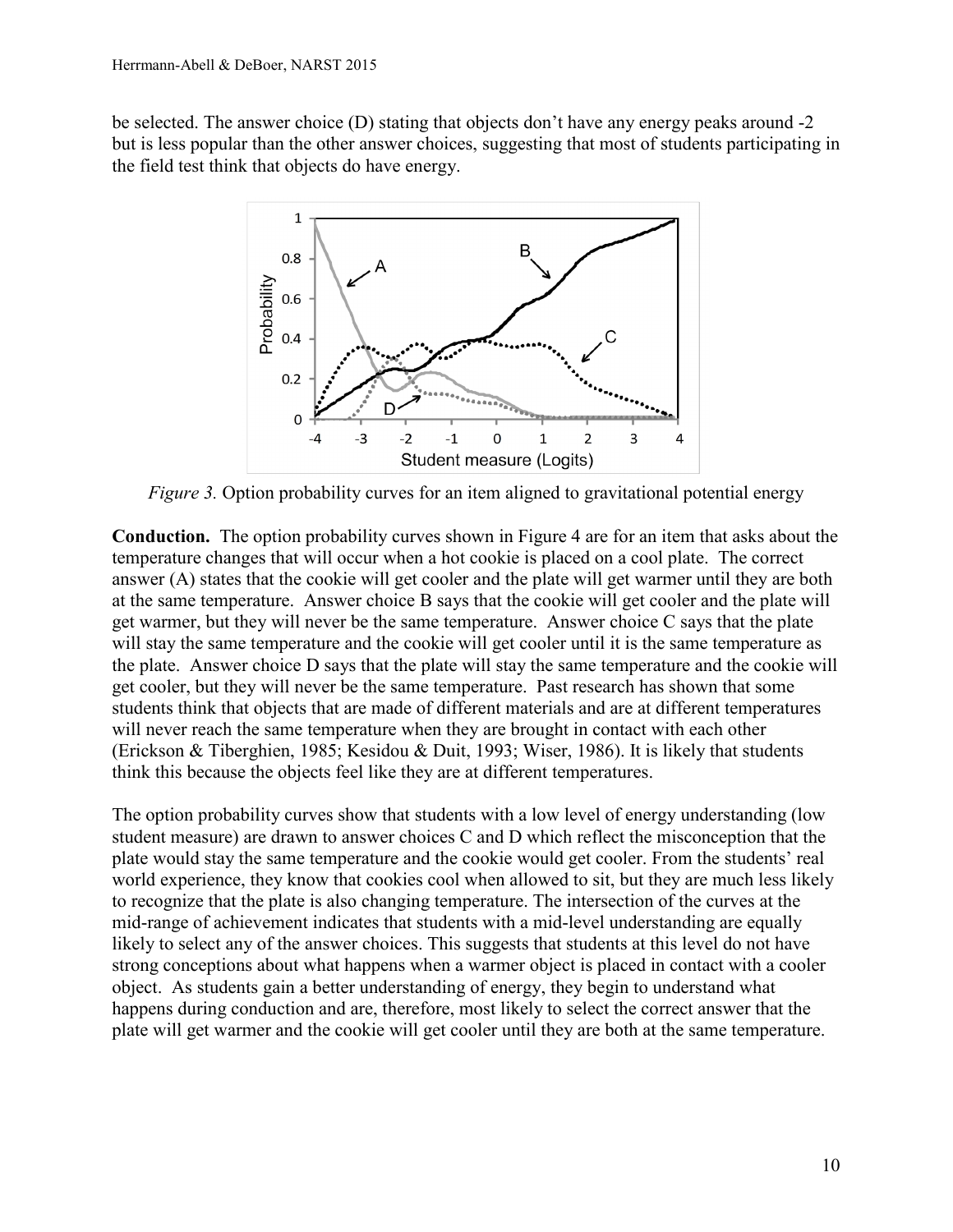

*Figure 4.* Option probability curves for an item aligned to conduction

**Convection.** The item for which option probability curves are shown in Figure 5 asks students to consider what would happen to the temperature at the other end of a room if a fan blows warmer air across the room. The correct answer (C) states that the warmer air being blown across the room makes the other end of the room warmer. Answer choice A says that fans can only cool a room, not warm a room, and answer choice B says that that the fan blowing warmer air will not change the temperature at the other end of the room. Answer choice D corresponds to the misconception that only very warm air can change the temperature of a location.



*Figure 5.* Option probability curves for an item aligned to convection

Students with a low overall level of understanding of energy (low student measure) are most likely to select answer choices A (fans can only cool) or B (the warmer air will not change the temperature of the room). The probability of selecting answer choice B is large for the least knowledgeable students but decreases quickly as overall understanding of energy increases. The probability of selecting answer choice A is higher for students with a Rasch student measure around -4 and decreases slowly as understanding increases, perhaps because students are more familiar with using fans to cool a room. As students gain an understanding of energy, they are more likely to select the answer choice that only very warm air will warm the other side of the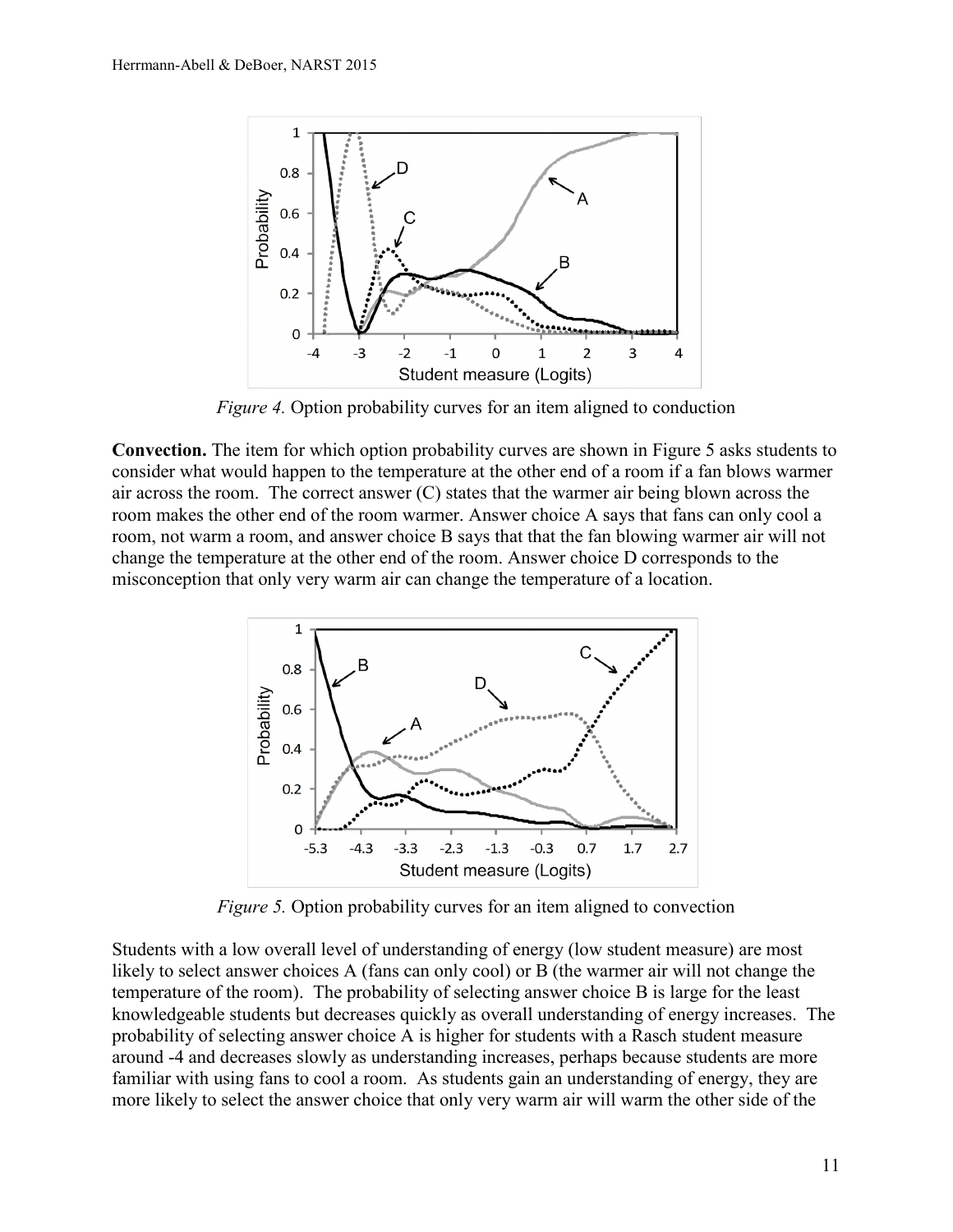room (D), perhaps thinking that changes in temperature from the movement of slightly warmer air would be insignificant. This is a popular answer for a wide range of students and suggests that their everyday experiences have a significant impact on their development of a more formal understanding of science ideas. As students' understanding of energy improves, they realize that the temperature at the other side of the room has to increase at least a little bit even if the air that is blown across the room is just slightly warmer.

**Dissipation.** The option probability curves shown in Figure 6 are for an item that asks whether or not a remote control and the wheels of a remote controlled car get warmer after a child plays with them for an hour. The correct answer choice  $(C)$  states that the remote control will be warmer because it uses a battery, and the wheels will be warmer because they rubbed against the floor. Answer choice A says the remote control will be warmer but the temperature of the wheels will not change, and answer choice B says the wheels will get warmer but the temperature of the remote control will not change. Answer choice D states that neither will be warmer.



*Figure 6.* Option probability curves for an item aligned to dissipation

Answer choice D is the most probable answer choice selection for students with little understanding of energy (low student measure). Perhaps these students select this option because based on their real-world experiences, the temperature changes are often too small to be noticeable. The probability of selecting this answer choice decreases quickly as students become more knowledgeable about energy. In the mid-range of student achievement, students tend to focus on either the remote control or the wheels getting warmer, but not on both (answer choices A and B). At around a Rasch student measure of -1, the correct answer becomes the most probable answer choice selection. For this item, students' understanding progresses from thinking that neither object gets warmer, to one object gets warmer, to both objects get warmer.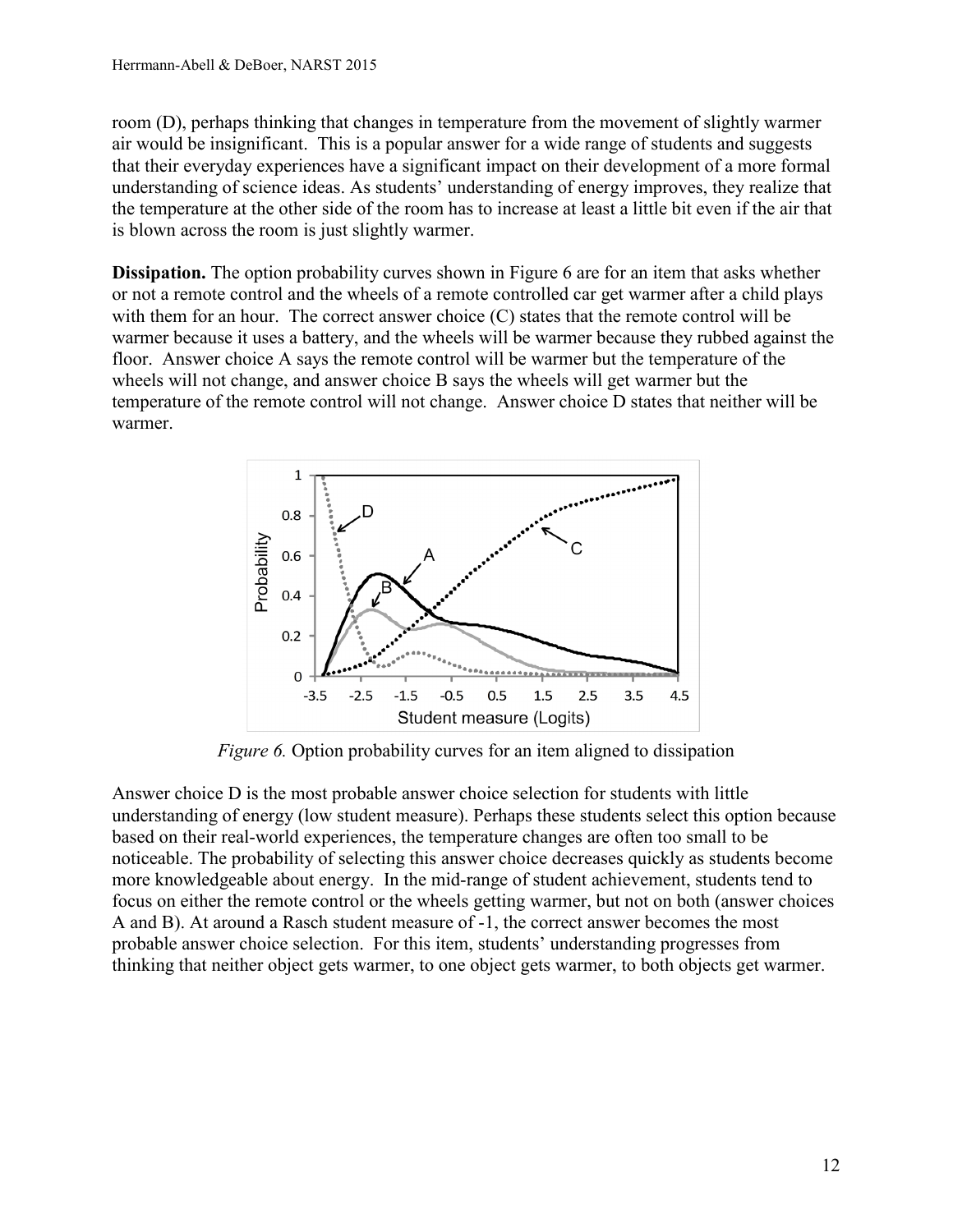# **Conclusions**

Rasch modeling was used to analyze the results from a set of 31 multiple choice assessment items aligned to elementary level ideas about energy. Overall, we found that students' understanding of these energy ideas improves from elementary to high school, with the largest improvement occurring between elementary and middle school. The items testing ideas about the different forms of energy were, on average, easier than the items that tested ideas about energy transfer.

Option probability curves were generated for each item to investigate the order in which misconceptions appear and when they are likely to disappear as a function of overall student achievement with regard to understanding the energy concept. The curves for some items showed that some misconceptions rapidly decrease with increasing achievement levels while other misconceptions persist across a wide range of levels. The nature of the misconceptions and where they appear and disappear along the achievement continuum also provide insights into how students may be using everyday experiences as they form their ideas about energy. Classroom teachers and curriculum developers can use this information when selecting and sequencing instructional activities. Since instructional time is limited, educators need to select activities that support students' construction of the science ideas while contradicting the most popular and persistent misconceptions. The option probability curves can show which misconceptions are popular and persistent for which students.

# **Acknowledgements**

The research reported here was supported by the Institute of Education Sciences, U.S. Department of Education, through Grant R305A120138 to the American Association for the Advancement of Science. The opinions expressed are those of the authors and do not represent views of the Institute or the U.S. Department of Education.